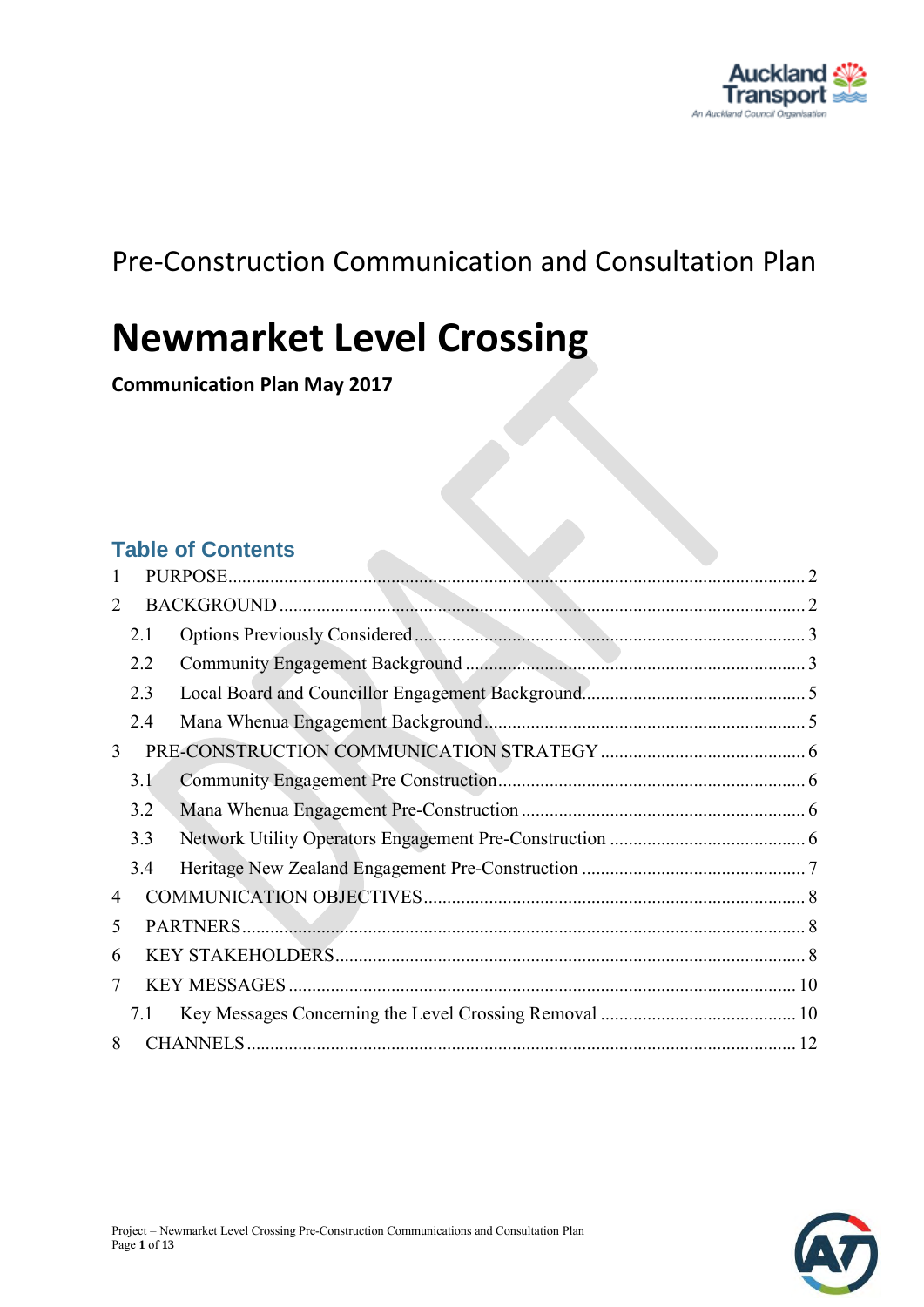

# <span id="page-1-0"></span>**1 PURPOSE**

The purpose of this document is to describe the approach to communicating Auckland Transport's (AT's) project to replace the level crossing connecting Sarawia Street and Laxon Terrace in Newmarket with a new bridge connecting Laxon Terrace and Cowie Street .

## <span id="page-1-1"></span>**2 BACKGROUND**

Auckland Transport (AT) has identified the need to close the level crossing at Sarawia Street in Newmarket to facilitate faster, more frequent Metro rail services made possible by electric trains, timetable changes and the coming introduction of the City Rail Link (CRL).

Level crossings generally are incompatible with a fast and frequent passenger rail service and the crossing at Sarawia Street is the busiest and most complicated level crossing in New Zealand. The constraint it places on service improvements (which affects much of the Auckland network) had previously been identified by other organisations Auckland City Council and KiwiRail which in previous years investigated closing the crossing and providing alternative access to Laxon Terrace and Youngs Lane.

AT and KiwiRail have discussed options to retain a level crossing in some form, e.g. as a pedestrianonly crossing, but KiwiRail confirmed that any form of level crossing in that area of the network would continue to constrain train movements and therefore overall network performance. .

Furthermore, closing the crossing removes altogether the safety risks associated with any level crossing. The Sarawia Street crossing is a priority to close because, while pedestrian and road traffic volumes using the crossing are low, there is a very high volume of rail movements. Interim improvements of the level crossing infrastructure were undertaken in 2015 to mitigate these risks in the short term, but it is agreed that the crossing needs to be removed.

AT's investigation into the feasibility of closing the crossing consisted of looking at a number of options, including reference to earlier options reviewed by Kiwirail and Auckland City Council. Concept designs were developed for the options to a common standard to allow comparative analysis to be undertaken. AT also considered options to retain convenient pedestrian and cycling access to the Newmarket Park area.

A Notice of Requirement (NOR) and a resource consent application for Auckland Transport's Newmarket Level Crossing Project were approved in July 2016 and then appealed to the Environment Court. Mediation secured agreement with the appellant which was endorsed by the Environment Court in March 2017

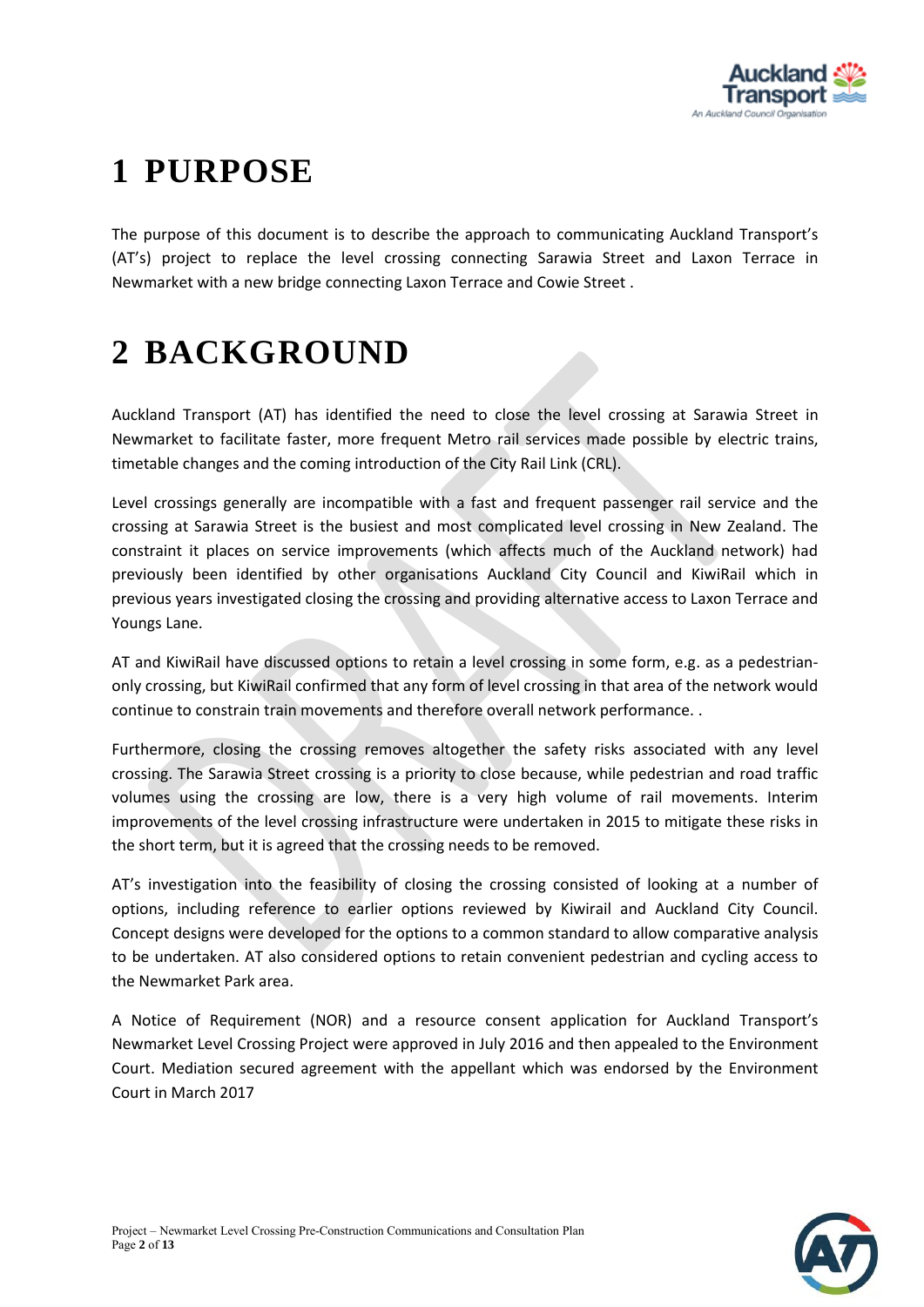

## <span id="page-2-0"></span>**2.1 Options Previously Considered**

Four feasible options were identified:

- Construction of a road bridge between Cowie Street and Laxon Terrace
- Widening of an existing pedestrian walkway linking Laxon Terrace to Furneaux Way to allow vehicle access and construction of a pedestrian/cycle bridge from Sarawia or Cowie Street to Laxon Terrace.
- Construction of a road through Newmarket Park to link Laxon Terrace to Ayr Street and construction of a pedestrian/cycle bridge from Sarawia or Cowie Street to Laxon Terrace.
- Construction of an underpass linking Sarawia Street to Laxon Terrace

Following analysis of all options, Option 1 was recommended to the AT Board in September 2013 as the preferred option to progress to Detailed Design. Following a series of meetings and presentations to the AT Board by the Cowie Street Residents Association, the AT Board commissioned an independent review of the AT options assessment. AECOM undertook the review and completed their report in October 2014, with the AT Board reconfirming their earlier decision to progress with the bridge option based on the review's recommendations.

Following this, three variant bridge designs were prepared and circulated for feedback among stakeholders, resulting in a preferred design for a Cowie Street bridge.

### <span id="page-2-1"></span>**2.2 Community Engagement Background**

AT began engagement with residents and community groups in November 2012. This included a public forum at the Parnell Community Centre in December 2012, involving about 100 attendees.

AT arranged two surveys to gather community, resident and landowner feedback - the first in early 2013 sought comments and prioritisation of options 1 to 3 (Cowie Street bridge, Furneaux Way link and Newmarket Park road) and following the decision on which option to progress, the second in late 2014 sought comments and scoring of three bridge design variants. This first formal feedback period concluded on 24 April 2013 with 188 responses, and the second concluded on Wednesday 24 December 2014 with 62 responses.

Recurring themes from the first survey form comments received included:

- The need to keep pedestrian and cycling access to Parnell, Newmarket and Newmarket Park.
- Concern over the removal of the crossing and questioning the need for its removal.
- Concern on the impact of a Newmarket Park road considering that the park has been recently redeveloped and improved.
- Mixed response on the safety impact for Newmarket Park users should a road be introduced, with some commenting that increased public presence makes the park safer while others believe there will be an increase in loitering and anti-social behaviour in the park.

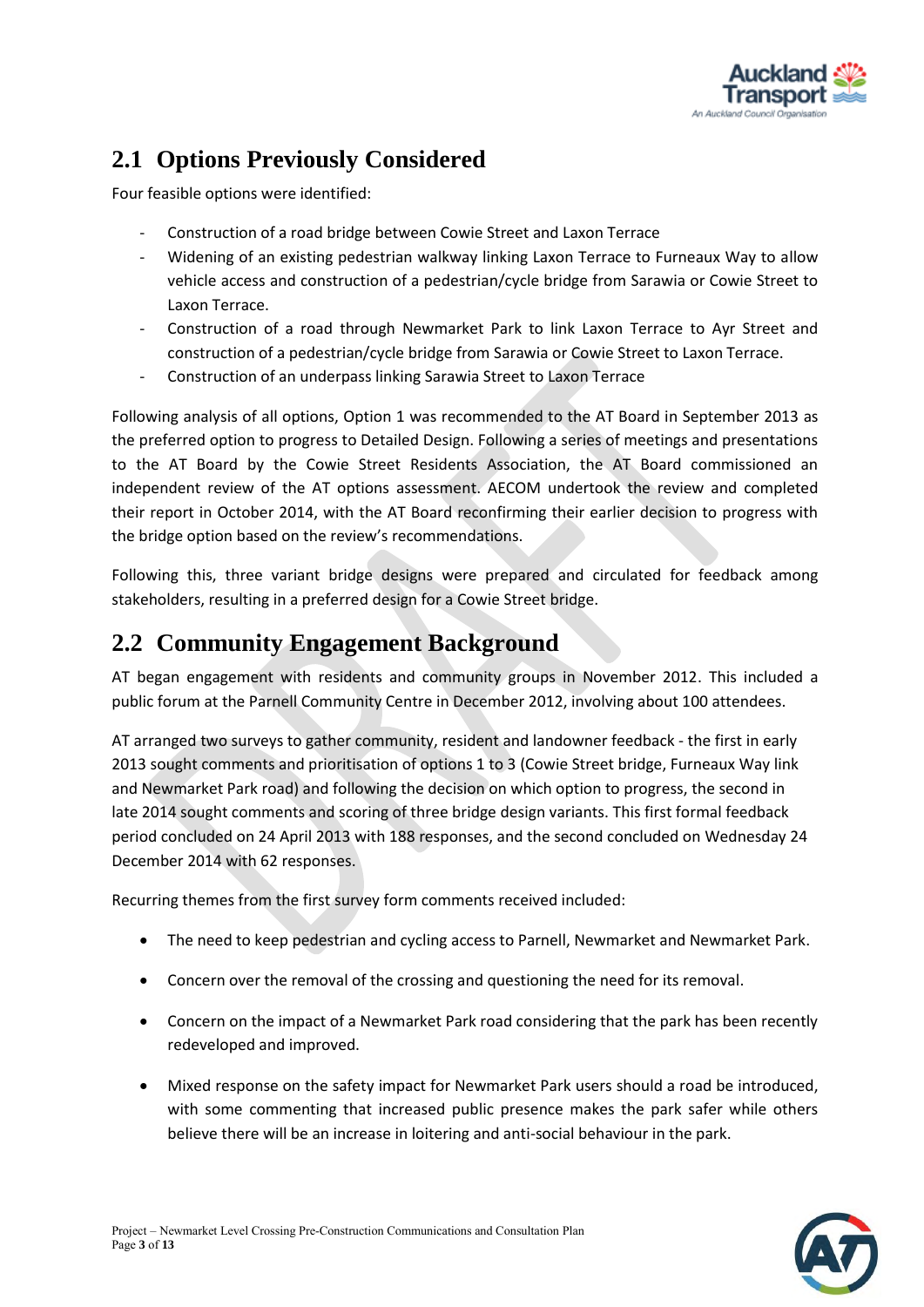

- Concern over the effect of Laxon Terrace/Youngs Lane traffic being redirected into Furneaux Way and how this may interact with new developments in the Broadway Park area.
- Concern that a Cowie Street bridge will affect Cowie Street property prices and be visually imposing.
- Concern that the community consultation did not extend widely enough to include residents further afield and that not all residents received the AT letter and survey response form circulated to residents in early April.
- Comments on the methodology used by AT to produce a benefit-cost analysis of the economic case for the various options.

The second survey asked landowners and residents to score each of three bridge variant options and whether an observation platform would be a desirable inclusion. The results favoured bridge option 3, as having the narrowest bridge width and therefore lowest impact on Newmarket Park land, cost and environmental impact while retaining an adequate level of service for the community served. The survey results are addressed in detail in Attachment 1.

Where able, AT has responded directly to these comments and concerns and has used the AT website as the primary means of disseminating further detail and information on the proposals, supplemented by letter drops and a regular Community Liaison Group meeting. The preferred option progressed following feedback from the second survey and a multi-criteria assessment conducted by AT is a combination of bridge options 2 and 3, with a bridge footprint similar to option 2 in order to satisfy road safety concerns raised by AT internal review and the project's Road Safety Audit.

Community Liaison meetings with residents and landowners from affected streets have been held in December 2012, February 2014, May 2014, September 2014 and April 2015.

AT also met with representatives of a number of community and resident interest groups, including the Newmarket Community Association, Parnell Community Committee and Broadway Park Residents Society over 2013 and met with the Cowie Street Residents Association to discuss their alternative design for an underpass linking Sarawia Street to Laxon Terrace in 2014.

The underpass proposal was first tabled by Cowie Street residents and Parnell Community Committee chair Luke Niue in June 2013 and was developed into a formal proposal in April 2014 following the AT Board approval to proceed with the bridge option. Throughout 2014 there was ongoing discussion and meetings between AT, AT's specialists, the Cowie Street Resident Association members and their specialists on the proposed underpass option. This discussion included provision of an updated report commissioned by Cowie Street residents in August 2014, refining their underpass option.

Discussion on the underpass proposal ceased after an independent review undertaken by AECOM in October 2014 that examined AT's options analysis (including the underpass option), and supported AT's decision to progress the bridge option.

In addition, local residents presented directly to the AT Board on  $29<sup>th</sup>$  July 2014. They also had ongoing dialogue with the AT Board chair.

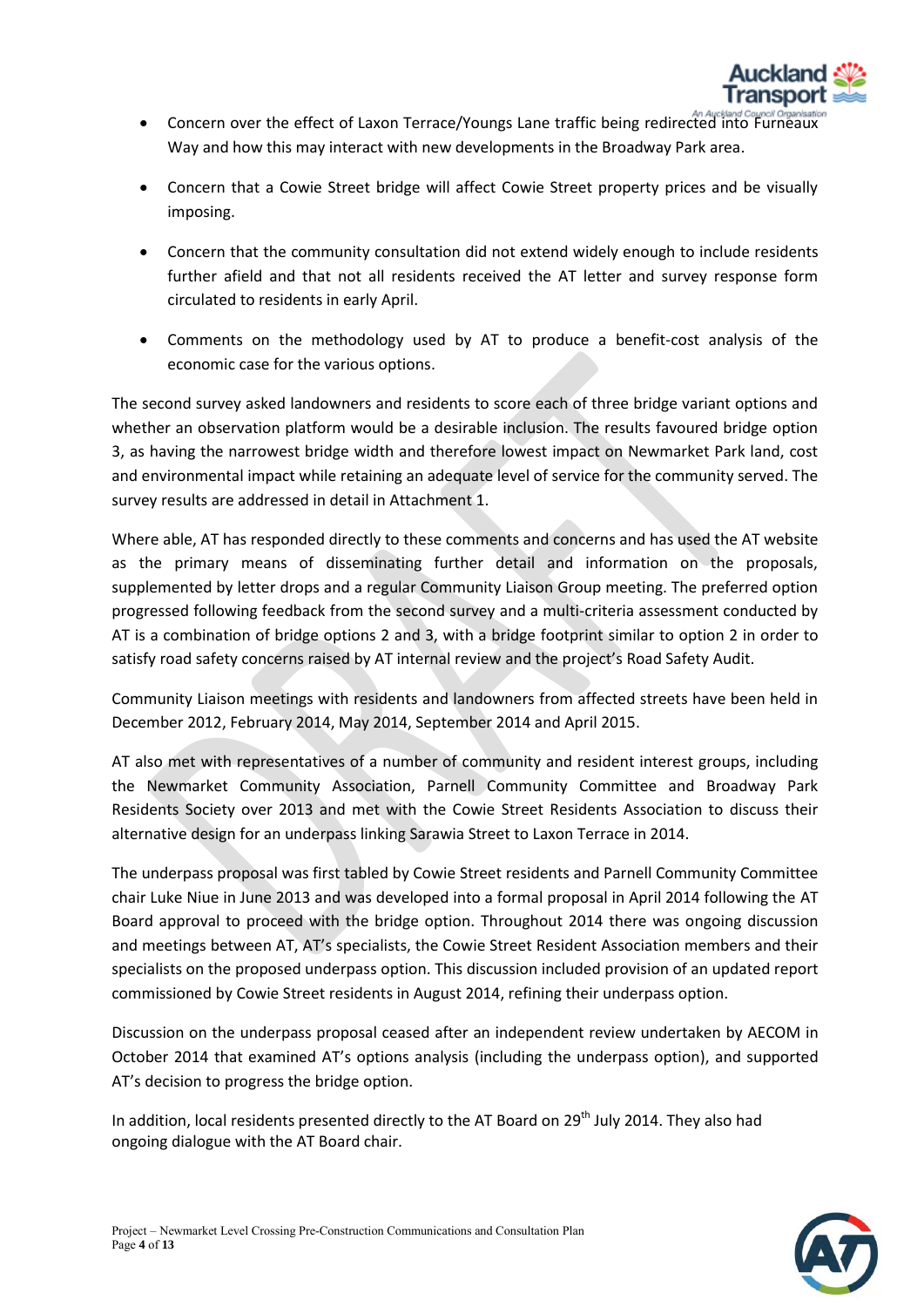

The project received significant coverage within online blogs and social media, as well as national media coverage, including an appearing on Campbell Live (TV3) in October 2014.

## <span id="page-4-0"></span>**2.3 Local Board and Councillor Engagement Background**

A meeting was held with Rob Thomas from the Waitemata Local Board on 20<sup>th</sup> July 2012 and with the then Waitemata Local Board chair Shale Chambers and two members of the transport portfolio on  $4<sup>th</sup>$ June 2013. Subsequently, on  $11<sup>th</sup>$  June 2013 an update was given at the local board's formal meeting to provide detailed reasons for why the crossing has to be closed, the options AT considered and the results of the survey. During the meeting, AT requested the local board's formal feedback on the options. Feedback was received on Option 3 (the Newmarket Park Road option), stating that the Local Board "rejects option 3 and confirms that it will not consent as landowner to construction of a two-lane road through Newmarket Park".

AT subsequently presented to the Waitemata Local Board on several occasions, including  $3<sup>rd</sup>$ September 2013, 3<sup>rd</sup> February 2014 and 3<sup>rd</sup> September 2014, 3<sup>rd</sup> February 2015, 9<sup>th</sup> April 2015 and  $27<sup>th</sup>$  April 2017.

AT has also engaged with Auckland Council Parks, Sports and Recreation has largely been combined with meetings with the Waitemata Local Board, specifically the meetings held 3<sup>rd</sup> February, 9<sup>th</sup> April 2015 and 27<sup>th</sup> April 2017. We also met with them for a site visit on  $7<sup>th</sup>$  November 2014 and on several occasions at Council offices during the period from 2015 and 2017.

A meeting was held with Councillor Mike Lee on  $17<sup>th</sup>$  September 2013 to update him on the options investigation.

On 27<sup>th</sup> April 2017 AT and Auckland Council Parks presented an update to Waitemata Local Board members an update on the Newmarket Level Crossing Project.

### <span id="page-4-1"></span>**2.4 Mana Whenua Engagement Background**

Mana whenua are AT's partners and have been consulted in that capacity

The project has held nine Hui with Mana Whenua, with the first held on  $11<sup>th</sup>$  September 2014 and most recent on 8<sup>th</sup> March 2017. Key discussion items have been treatment of stormwater, impact on adjacent Newmarket Park, landscaping and effect on native trees and plantings, and opportunities for aesthetic or artistic input into the bridge design. In addition, three site visits were held with Mana Whenua Kaitiaki on the  $1<sup>st</sup>$ , 23<sup>rd</sup> October 2014 and 7<sup>th</sup> February 2017.

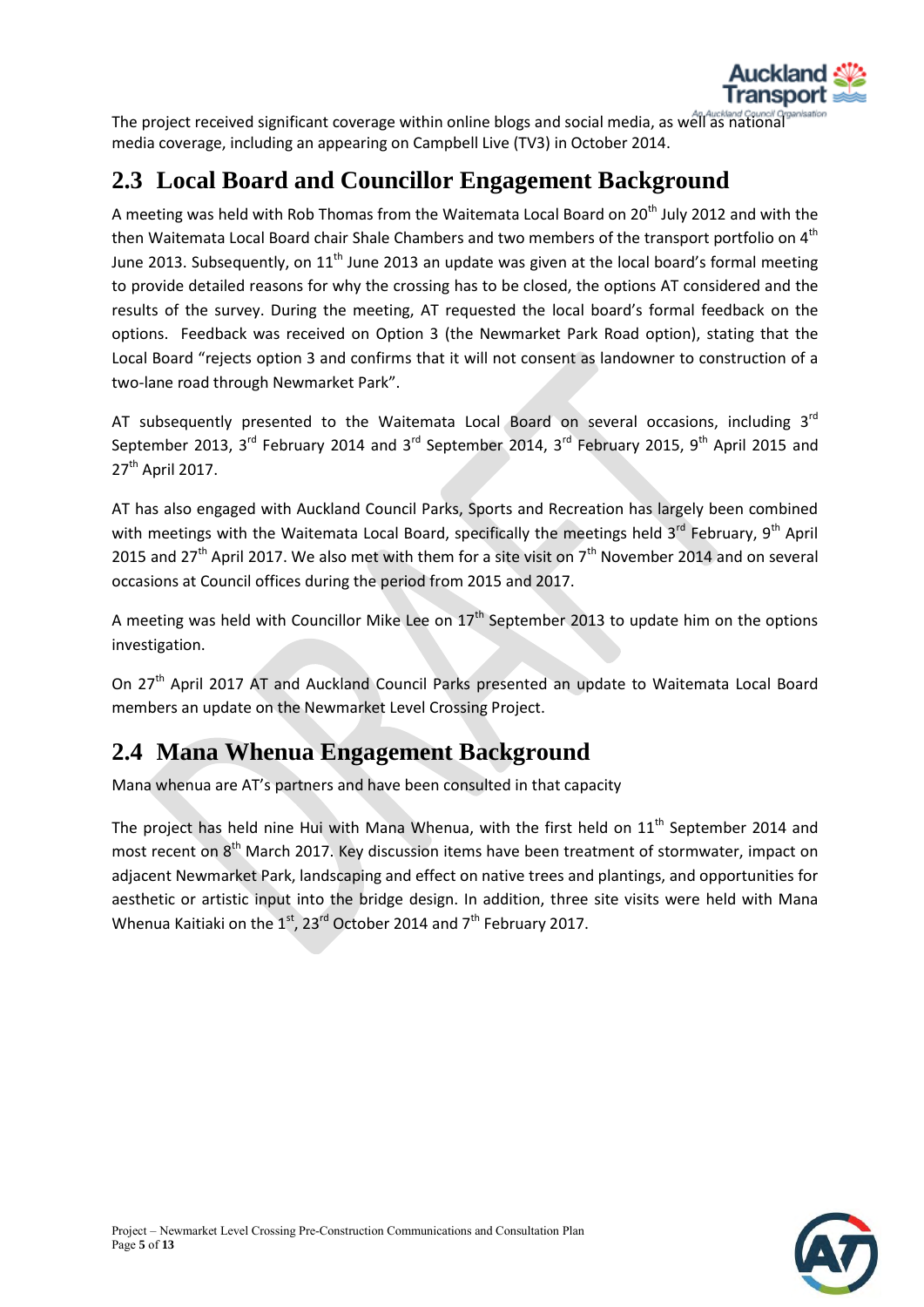

# <span id="page-5-0"></span>**3 PRE-CONSTRUCTION COMMUNICATION STRATEGY**

AT will be proactive in its communications to ensure directly-affected individuals and groups (and other interested parties) are well informed about the project during the remainder of the design phase and throughout construction.

Auckland Transport, in conjunction with its selected construction contractor, will develop the following management plans prior to construction and will seek feedback as required:

- A Construction Environmental Management Plan ("CEMP");
- A Construction Noise and Vibration Management Plan ("CNVMP");
- Urban Design and Landscape Plan ("UDLP"):
- Vegetation Management Plan ("VMP");
- Ecological Management Plan ("EMP"); and
- Construction Traffic Management Plan ("CTMP")
- A Communication, Consultation and Stakeholder Management Plan.

### <span id="page-5-1"></span>**3.1 Community Engagement Pre Construction**

The Cowie Street Bridge Community Liaison Group (CLG) is to be re-activated. This met under an independent chairman and comprised Cowie Street, Sarawia Street, Laxon Terrace and Youngs Land landowners and residents, along with representatives of other interested community groups such as the Parnell Community Committee Incorporated, Parnell Incorporated, Newmarket Community Association, and the Waitemata Local Board.

This group will continue to ensure resident and landowner feedback is adequately captured and questions or concerns are addressed appropriately.

The CLG will meet at least twice before construction commences and at least once every three months during construction.

### <span id="page-5-2"></span>**3.2 Mana Whenua Engagement Pre-Construction**

There is an existing regular Mana Whenua forum to provide for an on-going iwi role in the design and construction of the project and the intention is to maintain this forum until completion of the construction period.

### <span id="page-5-3"></span>**3.3 Network Utility Operators Engagement Pre-Construction**

The project will share the detailed design with key network utility operators, including KiwiRail, Vector, Watercare, and any other utility operator that is determined to be affected, or potentially affected, by the project works. We will seek feedback from utility operators to minimise the impact upon their operations and incorporate this feedback into the design and construction methodology where reasonably practicable.

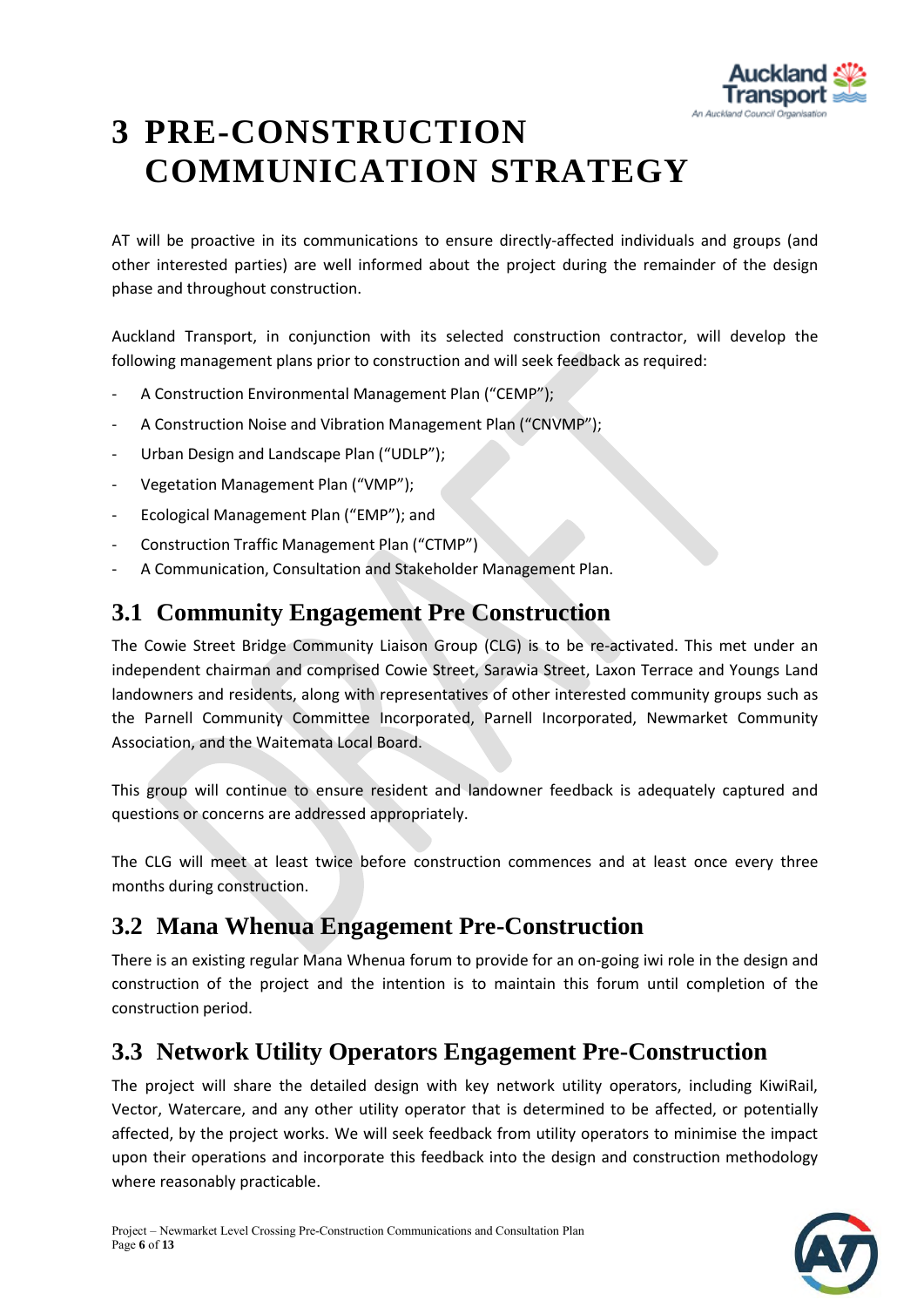

The project has an existing communication channel with KiwiRail, and they have provided input into the design to date. The project will initiate contact with other utility operations during the remainder of the detailed design phase to ensure their feedback is received and understood.

### <span id="page-6-0"></span>**3.4 Heritage New Zealand Engagement Pre-Construction**

The project will prepare a draft Historic Heritage Management Plan with the objective of providing a framework for the avoidance, remediation or mitigation or adverse effects on archaeological remains during construction, as far as reasonably practicable.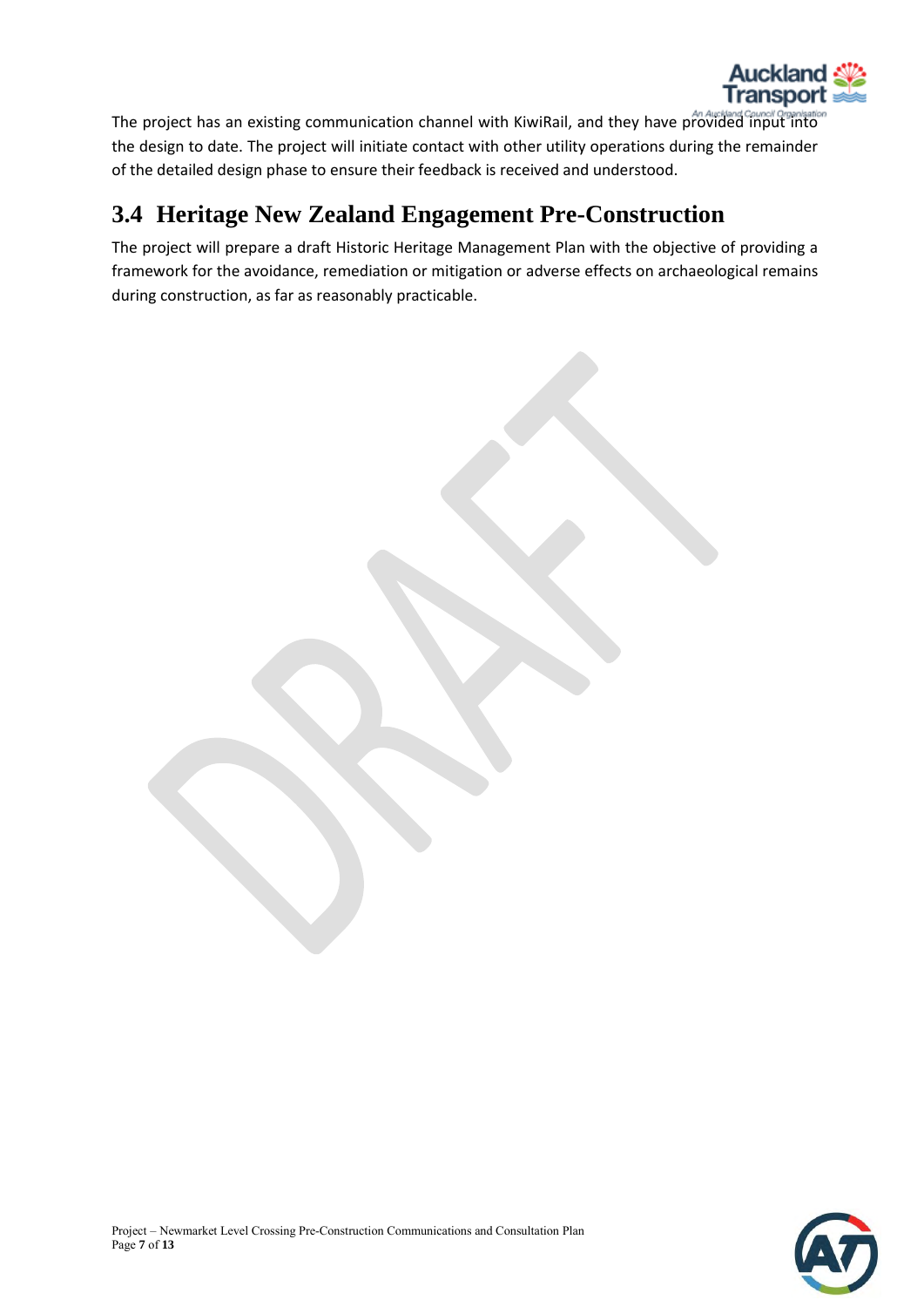

# <span id="page-7-0"></span>**4 COMMUNICATION OBJECTIVES**

Ensure excellence of relationships to the greatest extent possible with residents and stakeholders (and thereby protect and enhance AT's reputation) by the following:

- Be transparent and proactive in our communications to the public and other stakeholders
- Ensure that the community and stakeholders understand AT's decisions and the rationale behind them. This includes clearly articulating how feedback has informed the development of project documents such as the Construction Environmental Management Plan, and where it has not, reasons why it has not.
- Inform the community and other stakeholders of detailed proposals and the work programme before it commences
- Inform the community and other stakeholders of project progress
- Promptly inform residents and other stakeholders of any changes to the programme, and explain why change has been necessary
- Engage with the community in order to foster good relationships and to provide opportunities for learning about the project.
- Receive and respond to questions, issues and complaints so as to minimise dissatisfaction and build relationships and trust
- Correct any misinformation and/or misunderstandings that may exist
- Respond promptly to, any community or stakeholder concerns and feedback, and where possible use feedback to improve project outcomes.

# <span id="page-7-1"></span>**5 PARTNERS**

Mana Whenua

# <span id="page-7-2"></span>**6 KEY STAKEHOLDERS**

- AT Board and chairman
- Mayor and Deputy Mayor
- Waitemata Local Board
- Local residents and land owners within the designation footprint and other who are affected by close proximity
- Media
- Community Liaison Group attendees
- Newmarket Community Association
- Parnell Community Committee
- Parnell Inc.
- Bike Auckland

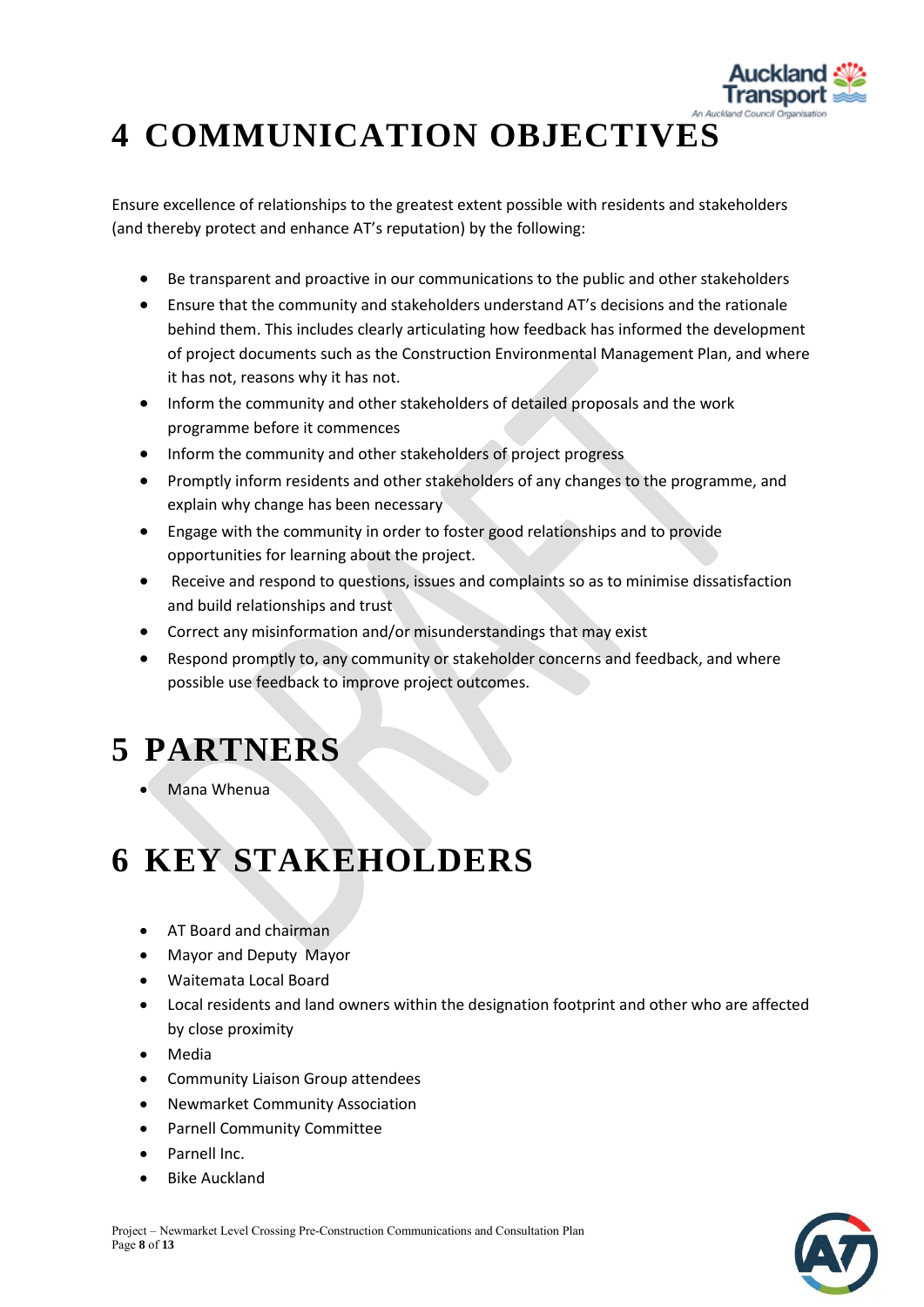

- Local community wider catchment area
- Auckland Council Parks, Sports and Recreation (for Newmarket Park)
- KiwiRail
- Vector
- Watercare
- Other utility providers
- Heritage NZ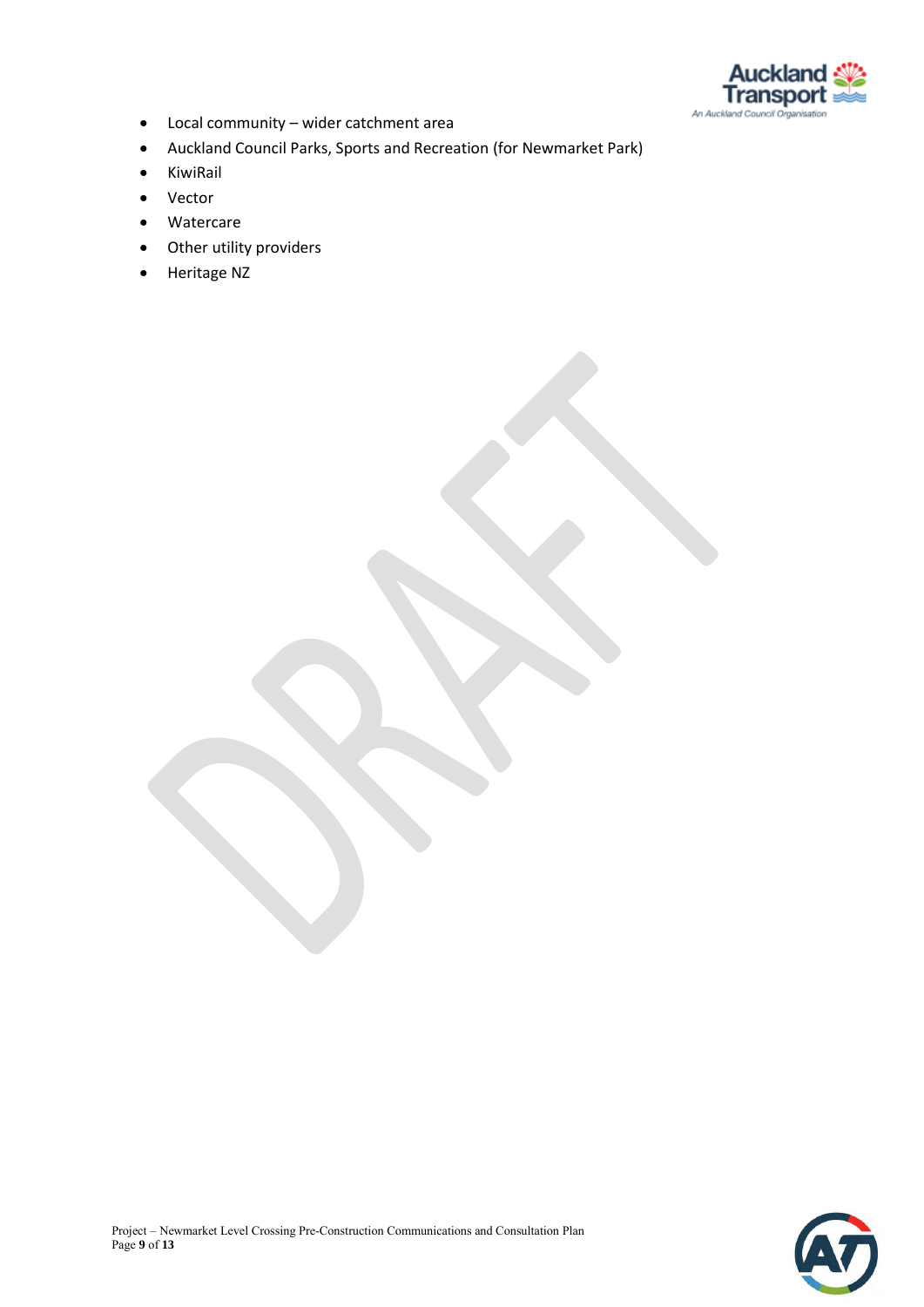

# <span id="page-9-0"></span>**7 KEY MESSAGES**

- After extensive engagement with residents and community groups on, and exhaustive investigation of, possible options, AT has decided to proceed with building the Cowie Street road (over rail) bridge following the planned closure of the Sarawia Street/Laxon Terrace level crossing.
- AT has endeavoured to balance the concerns of local residents and the wider community to arrive at a preferred option most acceptable to all concerned.
- The Cowie Street bridge considered by AT to provide the best option in respect of unimpeded road, cycle and pedestrian access. It has minimal impact on Newmarket Park land, complements planned greenway cycle and walking links, minimises changes to the existing traffic network and can be delivered with minimal construction disruption to the majority of local residents and park users.
- AT is now completing the detailed design phase for the new Cowie Street bridge and road. The design incorporates feedback from the community, the local board and Mana Whenua. The design and construction follow recognised urban design principles to ensure the new bridge complements its local environment and is as attractive and unobtrusive as possible
- AT is committed to working closely with Mana Whenua, the Waitemata Local Board, residents, landowners and other interested community groups to obtain their input and feedback throughout the pre-construction process.
- Traffic impacts generated through shifting Laxon Terrace vehicle movements from Sarawia Street to Cowie Street will be minimal given there will be a small number of vehicles – principally residents and visitors - that will use the new configuration.
- AT expects the crossing to be removed and the new vehicle link to be open during 2018

### <span id="page-9-1"></span>**7.1 Key Messages Concerning the Level Crossing Removal**

- All urban level crossings constrain the speed and frequency of rail movements and prevent the Auckland Metro network from achieving its maximum level of service. In addition, they all have inherent safety risks that increase with the frequency of fast, quiet, electric trains. Furthermore, frequent services reduce the opportunities for people, bikes and vehicles to cross the track while increasing the nuisance value to the neighbourhood, of regular ringing of crossing bells
- This level crossing is the busiest and most complex crossing in New Zealand in terms of rail movements, contributing to service disruption and delays to current rail services.

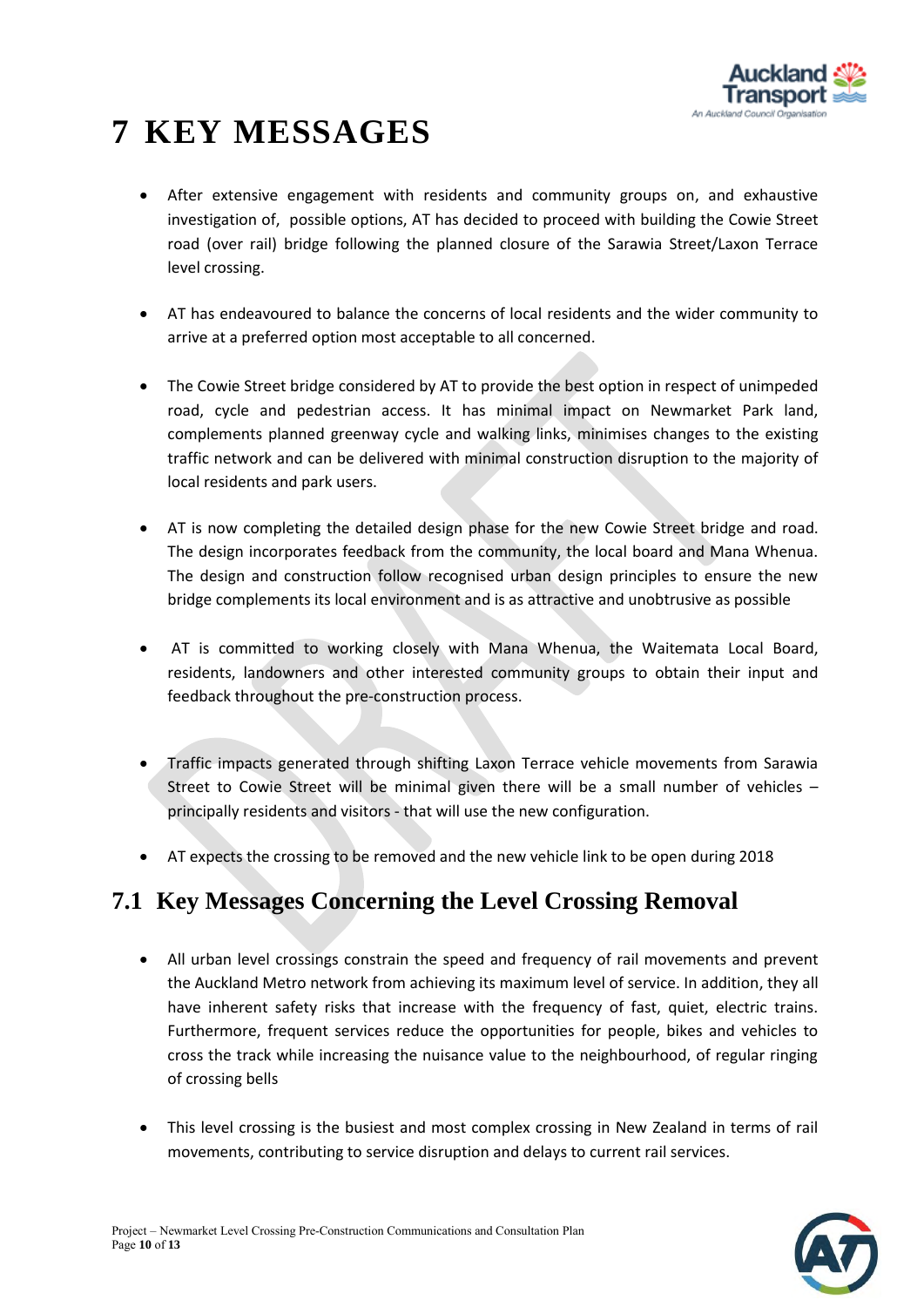

- For these reasons it is necessary to close the crossing:
	- o in order to maximise the efficiency of Auckland's Metro services, both now and after CRL (City Rail Link) increases the network's capacity to run more trains more often
	- o to ensure rail passengers will experience fewer and shorter delays
	- o to eliminate the safety risk presented at this level crossing.
	- o to eliminate the noise from warning bells currently endured by residents.
- The Cowie Street Bridge will divert residential traffic using Laxon Terrace and Youngs Lane to Cowie Street instead of Sarawia Street and the bottom of Sarawia Street will be reconfigured as a no exit road once the crossing is removed. Pedestrian access will remain via the walkway from Laxon Terrace to Furneaux Way and the new bridge from Cowie Street.
- The access path from Furneaux Way will remain closed to traffic and as such will continue as a walk way connection from Laxon Terrace to Middleton Rd. This will mean that both Laxon Terrace and Youngs Lane will remain no exit roads with access thereto only via the recommended Cowie Street bridge.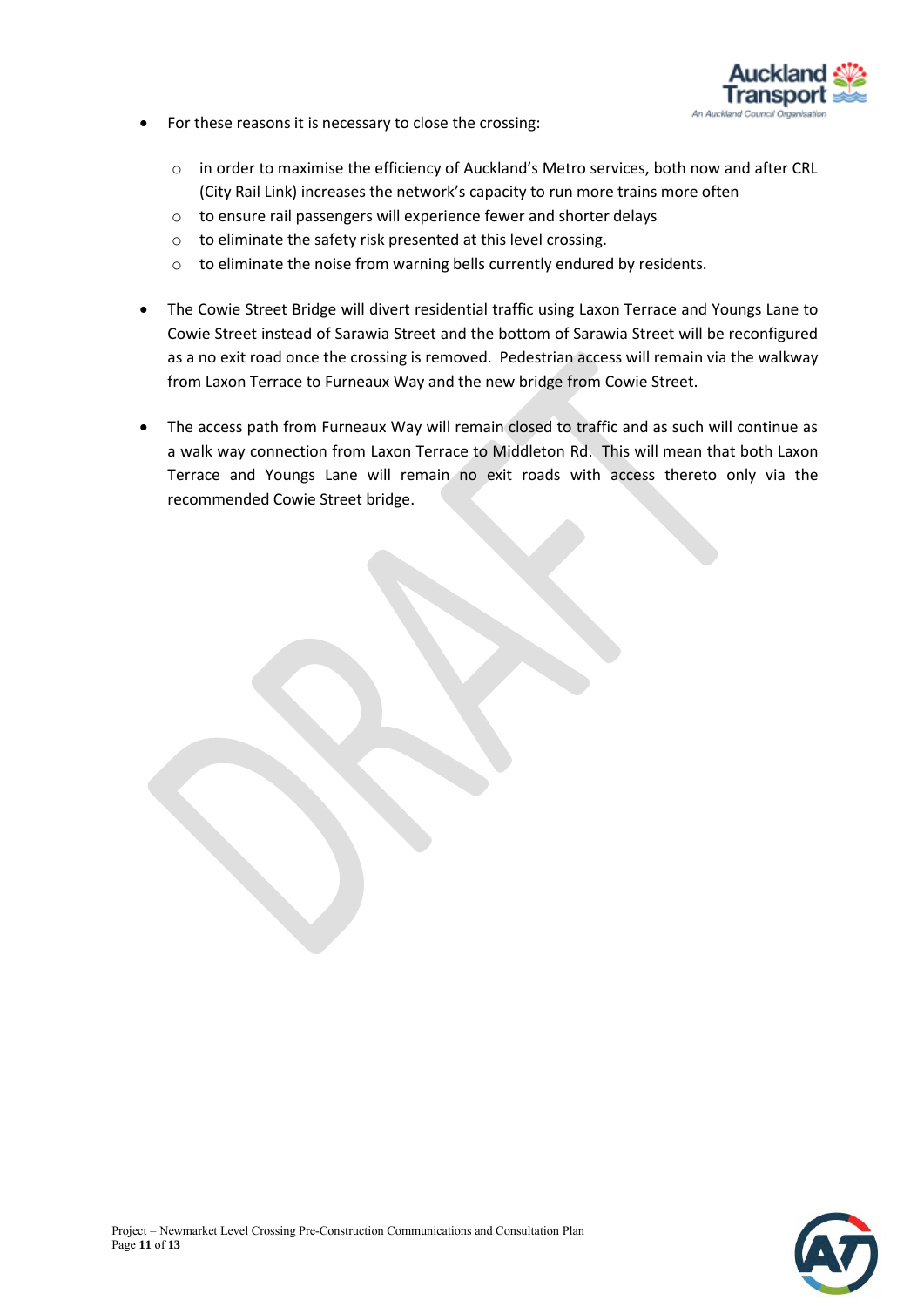

# <span id="page-11-0"></span>**8 CHANNELS**

### **Briefing for the Mayor and Councillors, AT Chairman and CEO**

Possibly written (or in person as requested) – facilitated by Wally Thomas, Chief Stakeholder Relationships Officer

### **Waitemata Local Board:**

Briefings in workshops and/or via reports in the agenda of the monthly meetings - facilitated through AT's Elected Member Liaison representative.

#### **Mana Whenua engagement**

A regular series of hui has been established and will continue throughout the project. This will be facilitated through AT's Maori Policy and Engagement representatives.

### **Network Utility Operators**

Meetings have been held with Vector and KiwiRail previously, and we will continue to share design information with network utility operators primarily by email, supplemented with face-to-face meetings as required to discuss detailed feedback.

### **Heritage NZ**

Detailed design information will be shared with Heritage NZ primarily by email, supported by meetings as required to discuss the detail of the project.

A Historic Heritage Management Plan will be prepared prior to construction activities commencing and we will consult with Heritage NZ upon this plan. This plan is to be submitted to Auckland Council at least 20 working days prior to designation-authorised activities commencing.

### **Website**

To:

- describe history and proposals for the whole project
- provide FAQs
- provide progress updates
- illustrations as available

#### **Media**

- Media statements will be prepared and proactively distributed as necessary for key stages of the project.
- The media will be responded to in respect of queries, complaints or issues.
- Regular newsletter probably primarily for email distribution, including on website and some hard copies for letterbox distribution.

#### **Social media**

 A register of interested parties who have requested emails will continue to be kept and used to share messages covering progress and updates.